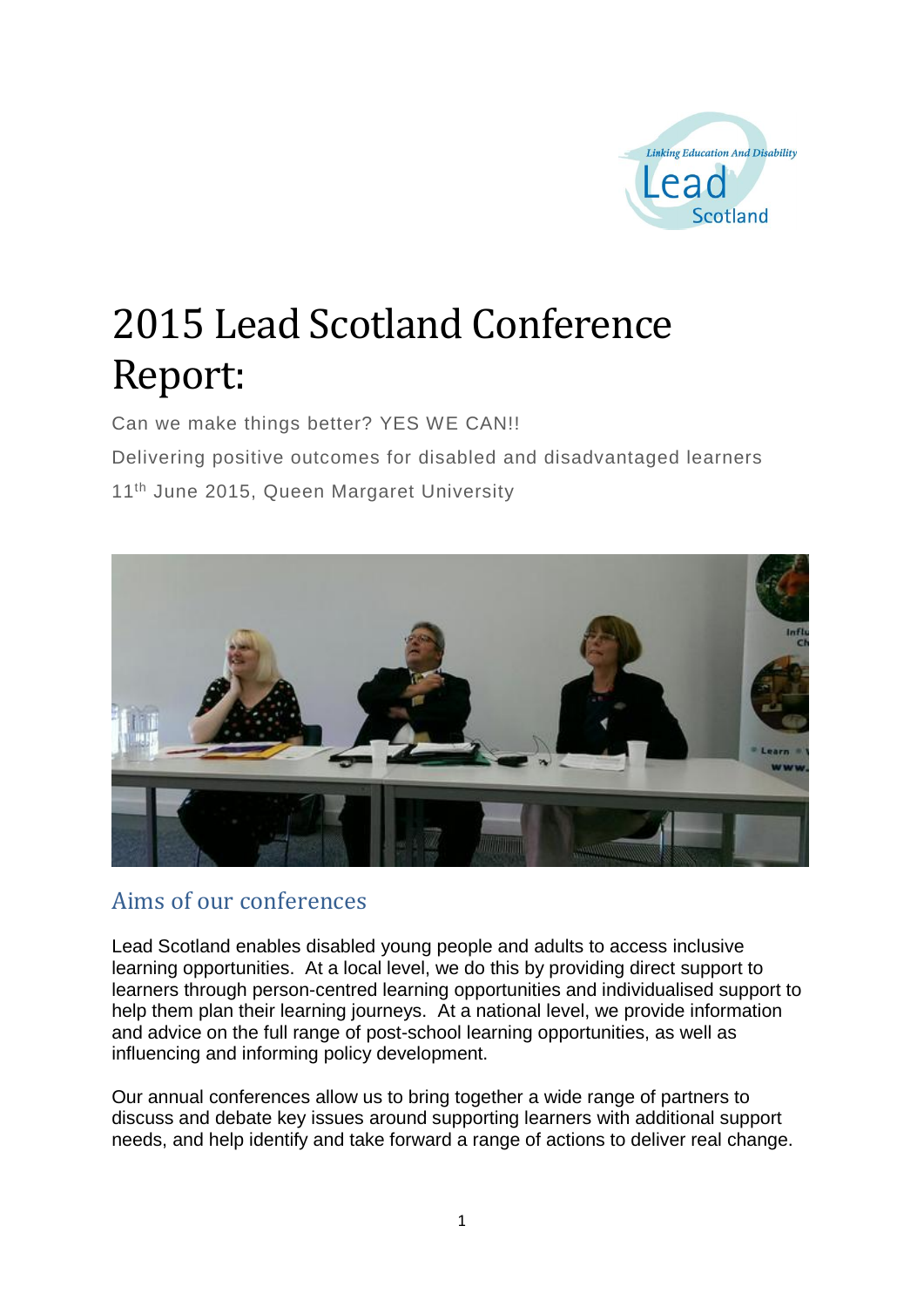# Policy context

Disabled people account for a significant proportion of Scotland's population, and make a vital contribution to our economy, culture and public life. Yet, they experience considerable inequalities in relation to education, employment and overall life chances. In comparison with their non-disabled counterparts, disabled people are around twice as likely to be unemployed<sup>1</sup>, around 3 times as likely not to hold any qualifications<sup>2</sup> and twice as likely to live in poverty<sup>3</sup>.

Removing the barriers to inclusive learning and employment is therefore vital in terms of improving educational attainment and earning potential, reducing reliance on welfare benefits and facilitating access to life-enhancing experiences.

The Scottish Government's refreshed Employability Framework recognises the effect of recent developments on individuals' employability and life chances, including:

- The difficult economic conditions
- The ongoing effects of welfare reform
- The reform of public services and recent spending cuts
- Measures being introduced through the reform of post-16 education

Many of these developments disproportionately affect people with additional support needs, making it imperative to work towards improving employment outcomes for a group already facing significant barriers to the labour market.

# Conference contributors

#### **Conference Chair:**



Keith Aitken, award-winning journalist, broadcaster and one of Scotland's busiest events facilitators.

#### **Speakers:**

**.** 



Tress Burke, Chief Executive of Glasgow Disability Alliance

<sup>&</sup>lt;sup>1</sup> The Annual Population Survey, March 2013

<sup>2</sup> Labour Force Survey, Quarter 2, 2012

<sup>3</sup> Employers' Forum on Disability, 2012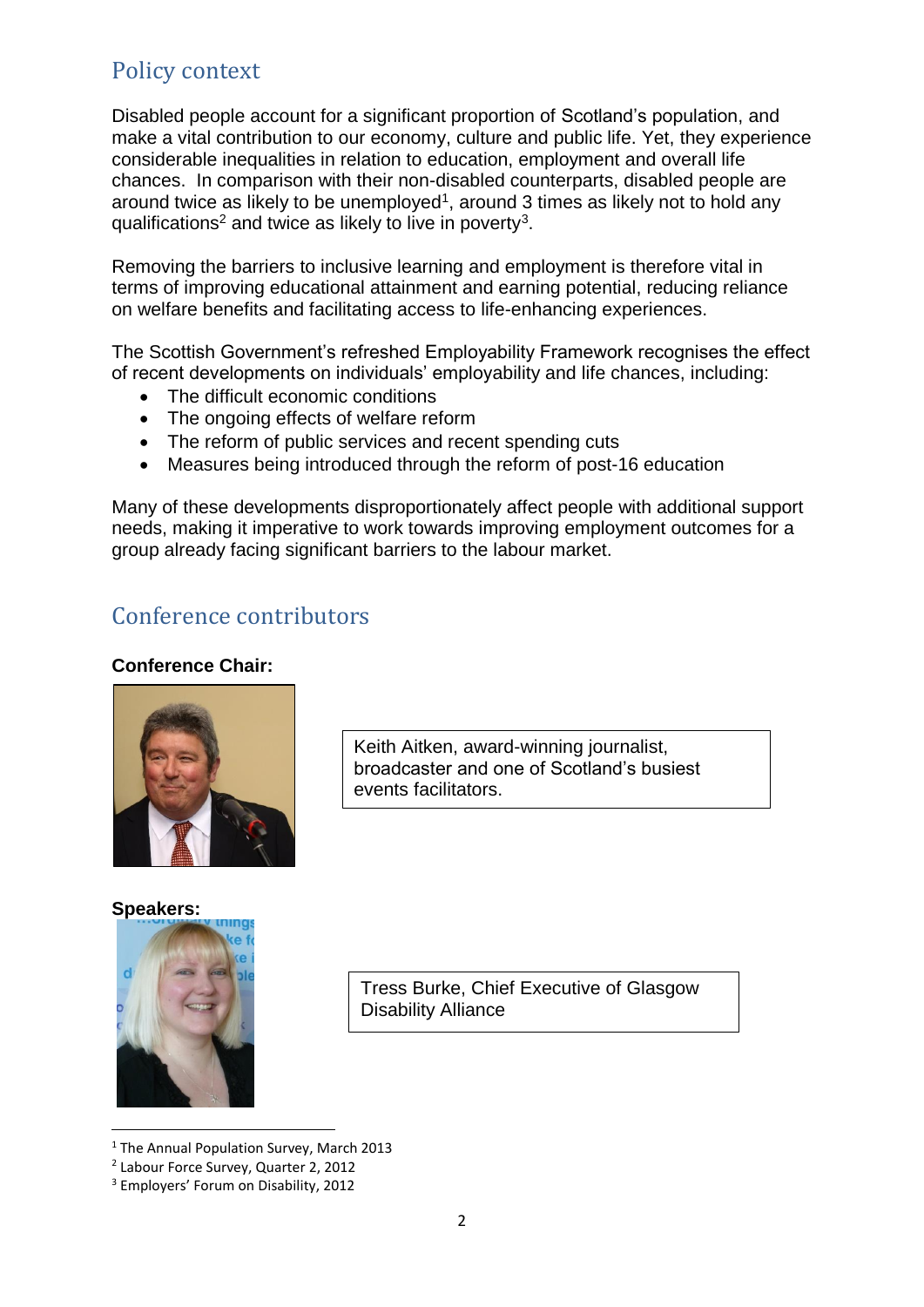

Dr Elisabet Weedon, Deputy Director and a Senior Research Fellow of the Centre for Research in Education Inclusion and Diversity (CREID) at the Moray House School of Education [\(www.creid.ed.ac.uk\)](http://www.creid.ed.ac.uk/), University of Edinburgh.



Ian Hamilton, BBC News Reporter

Keith Aitken, the conference chair set the scene, warming the room. The first speaker, Tressa Burke, Glasgow Disability Alliance, spoke passionately and wisely about social justice and engagement; noting learning provides emancipatory opportunities which don't and shouldn't exist in a vacuum. She inspired hope about the power of creative, inclusive approaches which are underpinned by co-production values and she posed questions to broaden thinking for the rest of the day. "Complex barriers to learning need new approaches through partnership working".

Dr Elisabet Weedon, Edinburgh University shared research findings about disabled students in HE. She "discovered that students from emotionally and financially deprived backgrounds did the worst (alongside those with multiple disabilities) so this is something that needs to be explored in depth to find ways that really help them to achieve.*"* (delegate). Her three key messages were: disabled people are not a homogenous group (impairment statistics skew results); disabled people with a low socio-economic status are potentially doubly disadvantaged, and more fine-grained analysis of access to university, retention and outcomes for disabled students by type of impairment is needed.

## Key themes

The key focus for this year's conference was around creative and inclusive approaches towards delivering positive outcomes for disabled and disadvantaged learners. This included a wide range of 'positive outcomes':

- Progression into and through various types of learning
- Moving on to employment or training
- Volunteering
- Developing various 'soft skills', such as becoming more independent, developing self-confidence and communication skills, independent travel, improved well-being, etc.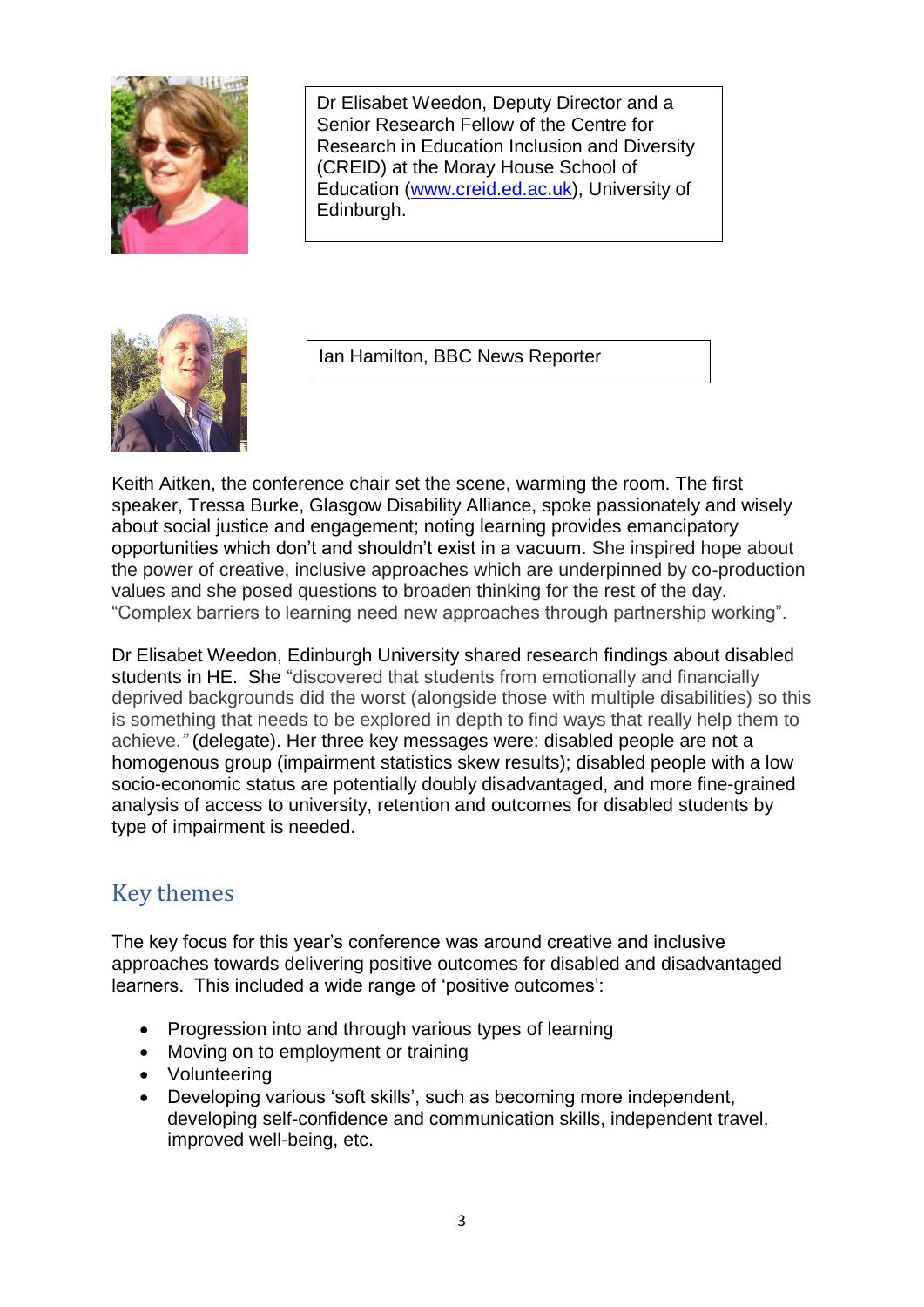Key questions for contributors and delegates:

- How do we ensure that disabled and disadvantaged learners are given the right support to reach their potential?
- How do we support learners who may be disengaged, or those for whom 'positive outcomes' might not relate to qualifications or employment?
- How can we effectively support disabled and disadvantaged learners during key transition stages?

# Morning workshops

'Supporting disabled and disadvantaged learners into and throughout their learning journey'

## Jargon Busting



Jargon busting Bingo stimulated discussions about opportunities and challenges from words in use across sectors, within organisations and by disabled or disadvantaged people. Delegates assigned ambiguous or unhelpful terminology to the room 101 'Jargon Jar' in this workshop, facilitated by Rob and Kirsty at 3<sup>rd</sup> Horizons. Some notes taken during the workshop:

"We can create victims through labels"

"People create language to try to capture something powerful, e.g. co-production, but in different contexts this has different meanings and becomes a barrier to understanding."

"We can use our sphere of influence to change what is said within our organisations"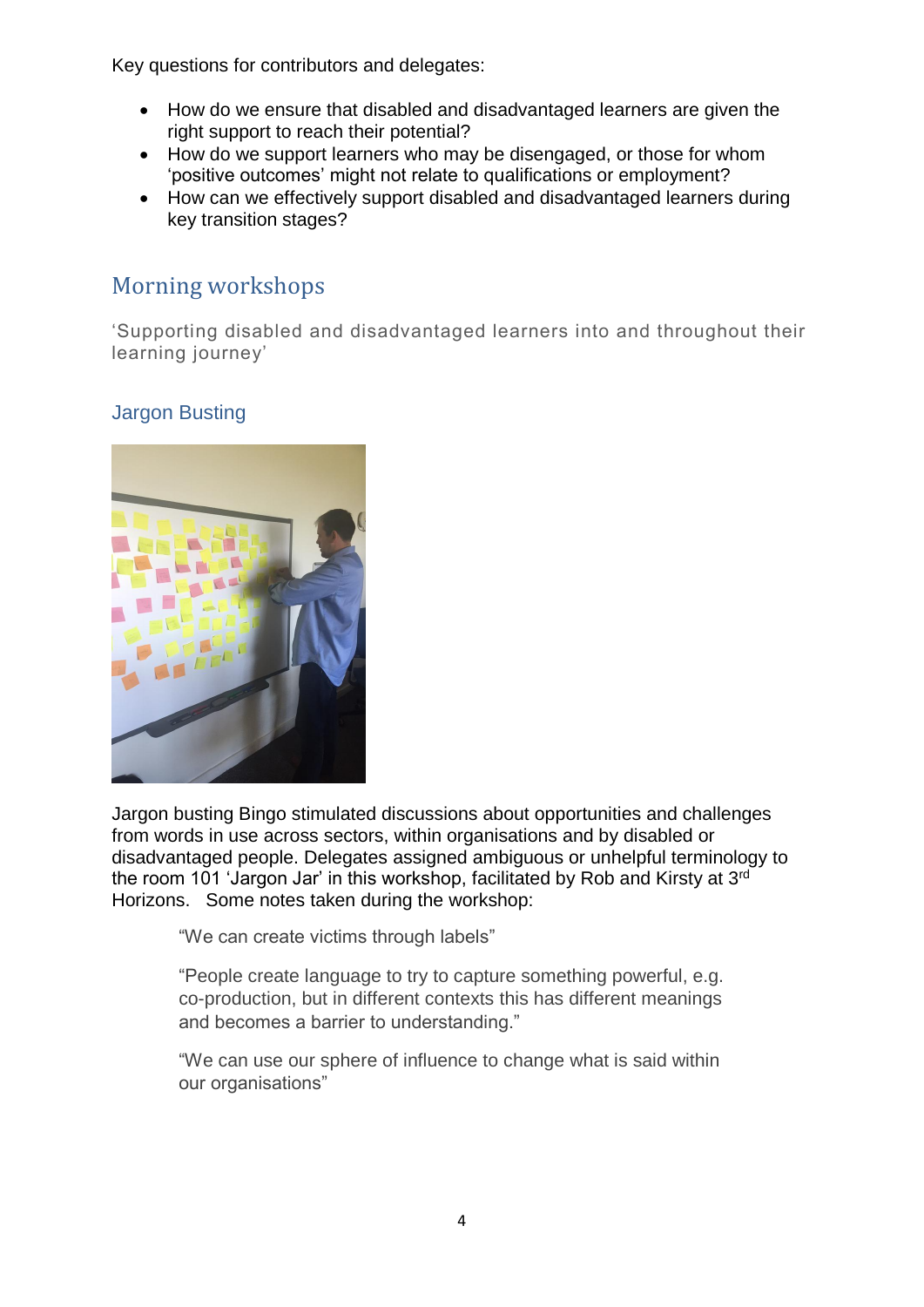#### Postive approaches and delivering outcomes for disabled young people who are furthest away from employment

Lead Scotland's Suzi Hughes led this workshop using case studies from her [Activity](http://www.youthlinkscotland.org/Index.asp?MainID=12711)  [Agreement](http://www.youthlinkscotland.org/Index.asp?MainID=12711) work. Activity Agreements through the new Scottish Government 'Opportunities for All' agenda ensure that all young people, disengaged, (or at risk of disengaging) between 16-19 years are provided with the opportunity to participate in learning and training. She showcased the [Outcome Star;](http://www.outcomesstar.org.uk/) a tool she uses to measure change and progress towards self-reliance and other identified goals.

"Very competent facilitator, interesting tool". (Delegate feedback)

#### **Transitions**

The [Principles of Good Transitions 2](http://scottishtransitions.org.uk/principles-of-good-transitions-2-2014/) document underpinned Scott Read from ARC Scotland's workshop, which began by unpacking key terms and concepts.

"Transitions need to be embedded within wellbeing and positive outcomes not just the destination" (Notetaker).

He explored areas where legislation interacts and where "legislation rubs up against the holistic approach from agencies" (Notetaker). Case studies of young people and families going through transitions stimulated discussion about the impact of families unfamiliar with their rights and highlighted the need for more effective multidisciplinary and multi-agency planning and execution.

#### ECU and Lead Scotland Research on disabled learner progression through college

The ECU recently commissioned Lead Scotland to undertake [research to explore](http://www.lead.org.uk/article.asp?art_id=456)  [why disabled people are not progressing up through the SCQF levels as well as non](http://www.lead.org.uk/article.asp?art_id=456)[disabled](http://www.lead.org.uk/article.asp?art_id=456) people. The workshop, based on the research, pulled out key findings such as 70% of disabled learners being clustered at SCQF level 5 or below, compared to 57% of non-disabled learners. 43% of disabled learners said they didn't progress to the next level primarily for reasons related to lack of support. Delegates chose two recommendations where they could make a difference in their organisational context. The note taker captured some feedback from delegates:

- Recommendations should go to local authorities as well as to government and the Scottish Funding Council
- Barriers to entry becoming higher pressures on colleges to meet new business objectives, less outreach
- 'Meaningful' outcome more relevant than 'positive' outcome
- More work necessary on mental health issues and reluctance to disclose
- Lack of joined up partnership around transport. A Scottish Government working group has been set up.

#### From college into work

Developing materials and strategies to make this transition a reality for students with learning disabilities was the focus of the workshop led by Andy Miller, Programmes Manager, Scottish Consortium for Learning Disability (SCLD), Emma Hopkins, Lecturer, Glasgow Clyde College and David Kelly, Student, Glasgow Clyde College.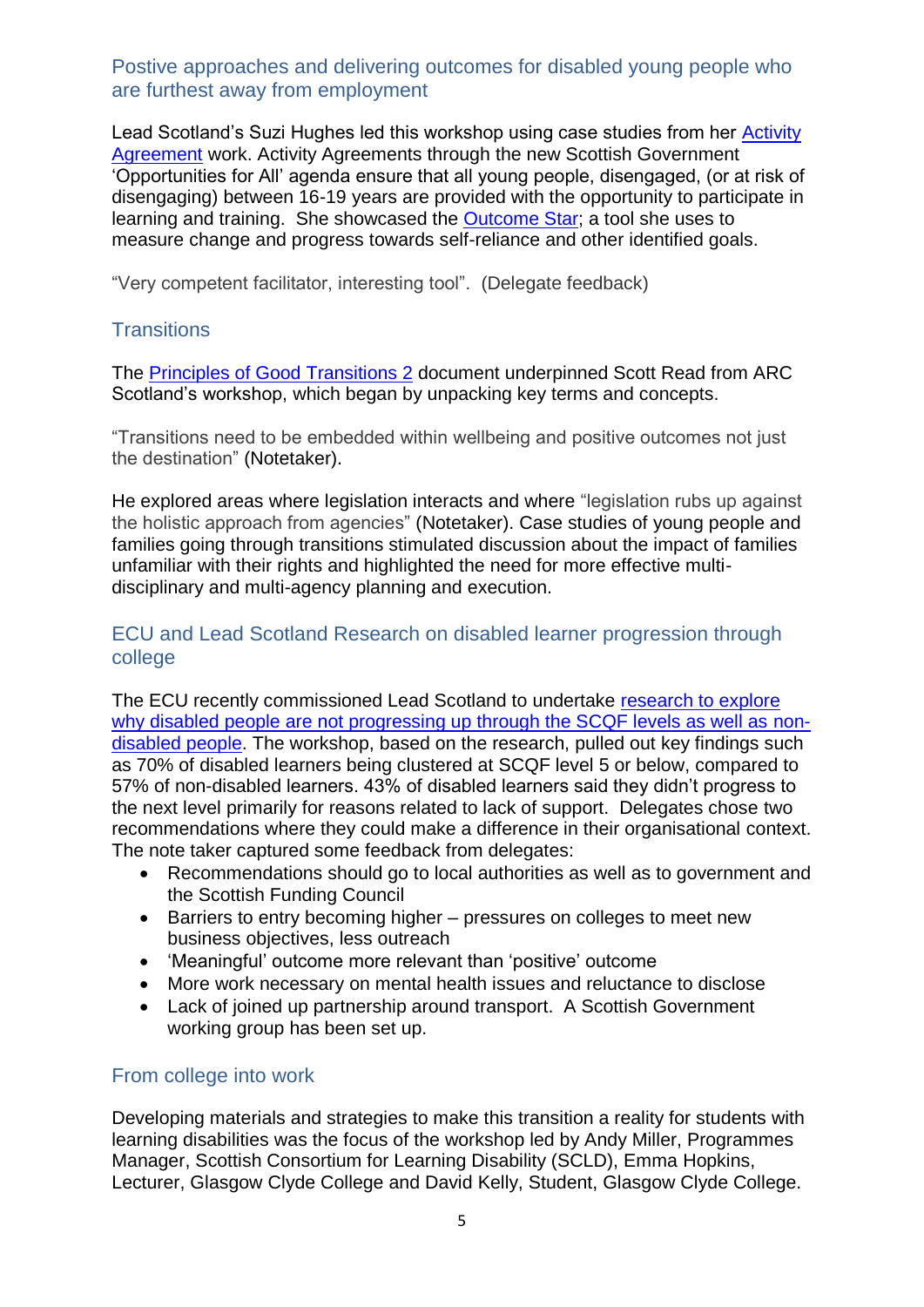Their input highlighted 'A Natural Progression' that identifies key factors in moving from college to work effectively, and they illustrated this 'transformational collaboration' in action through the Project SEARCH model. David brought the model to life by talking about his experience of being involved as a student.

"Very informative, captured attention well, good discussion" (Delegate evaluation)

#### Transitions in Higher Education

Danny Gallacher, Glasgow Caledonian University, led a workshop about the support the University offers to students on the Autism Spectrum, highlighting the importance of linking support across key stages in transition, from pre-entry, progressing through each level and preparation for life after graduation. The [social eyes programme](http://www.autism.org.uk/products/dvd-media-or-software/socialeyes.aspx) is used as part of a structured, joined up programme of support offered to students. A practical workshop exploring the 'nuts and bolts' behind effective joined up support.

## Afternoon Sessions

'Employability and progression to employment'



After a diverse morning exploring innovative ways of supporting disabled and disadvantaged learners to progress into and through their learning journey, the afternoon's focus moved to employability and progression into employment.

Ian Hamilton, BBC journalist gave a thought provoking and inspiring speech to kickstart the afternoon sessions including personal anecdotes from navigating his learning and professional journey as a blind person*.*

"I really enjoyed Ian Hamilton's (BBC journalist) talk and was inspired how he was able to describe the importance of challenge for people who faced a disability. He compared it to being an artist and how it had taught him resilience. The balance between support and challenge is something worth thinking more about. I thought he was an excellent role model and I have discussed with my colleagues how we need to bare this in mind in our courses." (Delegate)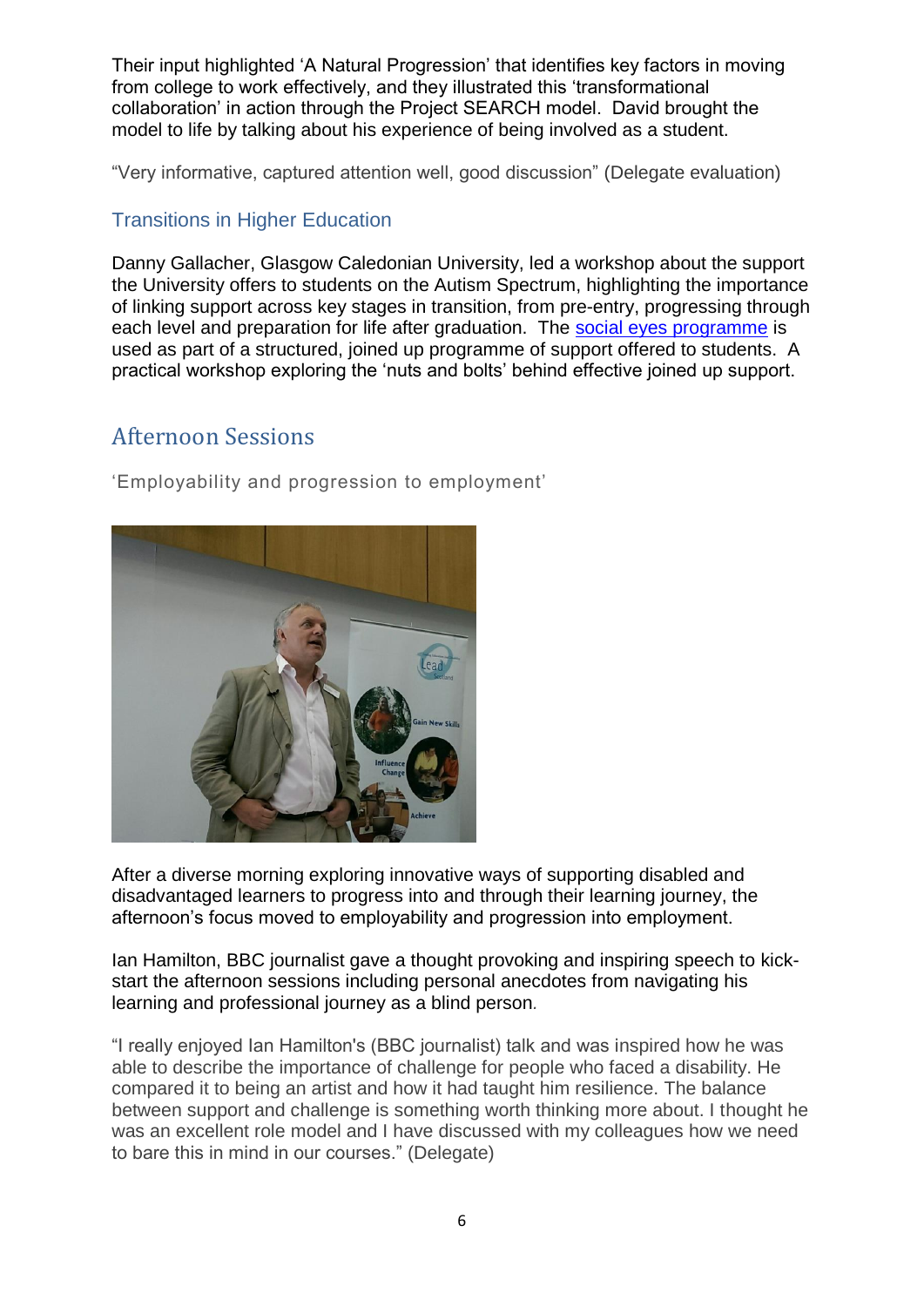#### Improving access to employment for disabled and disadvantaged young people

With the Government's Youth Employment Strategy aiming to reduce youth unemployment by 40% by 2021, this workshop explored the ways in which colleges are catering to the needs of young disabled learners in a heavily employability-driven landscape. Edinburgh College's Curriculum Manager Mike McCabe and two Work Placement Co-ordinators, Pam Sembay and Jennifer Adamson, facilitated a discussion around their current offerings of integrating further education with employability to prepare learners for the world of work. The college currently offer a programme of **[Access Continuing Education \(ACE\)](http://www.edinburghcollege.ac.uk/courses/community_and_outreach.aspx?f=true&p=true&e=true&d=true&b=true&w=true&co=false&ca=true&ce=false&cl=false&pt=false&alpha=undefined&keyword=undefined&filter=access#coursesBookmark)** courses, designed for learners leaving specialist educational provision or with high support needs. Work placements and practical vocational experience make up a core element of the courses on offer and delegates agreed that it was vital colleges are offering as much practical work placement experience as possible to prepare young learners for the world of work. It was acknowledged that the key to success was developing further positive links with a diverse range of employers and that feedback from employers revealed a need for further support. The college hope to employ an additional work placement coordinator to support this development.

Edinburgh College are also working in partnership with Edinburgh Council and Intowork to deliver the acclaimed [Project SEARCH.](http://www.projectsearch.us/) The success of the project and its high outcome rates have been widely publicised, and while there was debate amongst the delegates over the cost to run it, the group agreed the results justified the financial outlay.



#### The Role of Employability Agencies

There are very few organisations across Scotland that specifically support people with disabilities to return to/enter work, but Remploy and Shaw Trust are both specialists in the field and have years of experience between them, working both with job seekers to prepare them to secure and sustain employment as well as engaging employers in national recruitment programmes.

Remploy's workshop explored with delegates the changing perceptions of disability in the UK over the last 50 years as well as identifying misconceptions that employers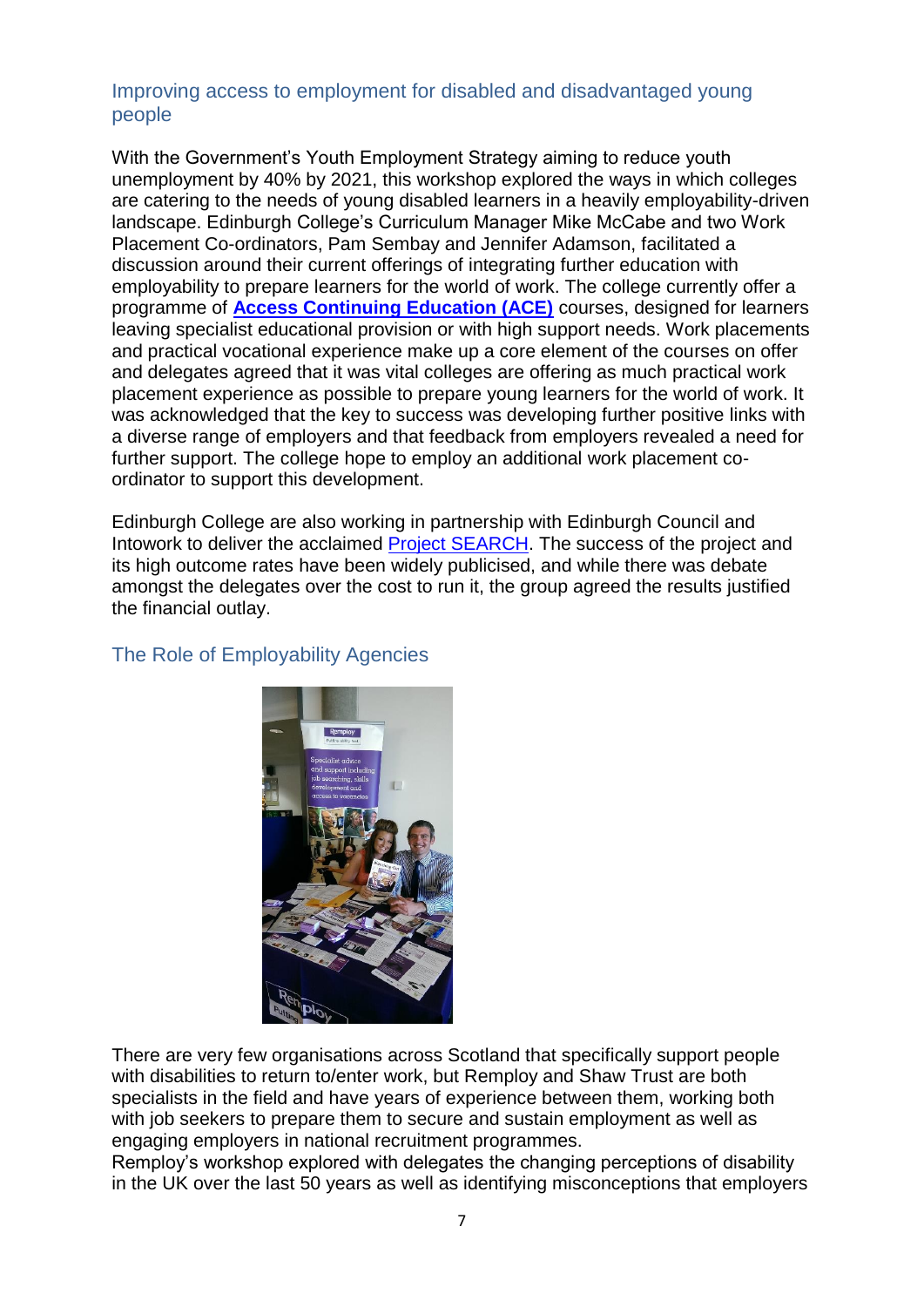might have about employing disabled people. Remploy helps to break some of these barriers down by providing training, information and advice to employers around reasonable adjustments as well as challenging recruitment processes to help make them more accessible.

Through group exercises the delegates found that putting the employee at the centre of the process to make reasonable adjustments was imperative to avoid assumptions and misconceptions about what is required.

"Learning about the good things Remploy are doing to facilitate access to employment. Looking forward to connecting in future." (Delegate)

#### Disabled Students' progression from university to employment

Chris Brill from the Equality Challenge Unit presented the findings from research undertaken to identify current practice within careers services to support disabled students into employment. Findings revealed that six months after graduation:

- 6% of non-disabled graduates were unemployed
- 14% of graduates with a physical impairment were unemployed
- 58% of non-disabled graduates were in full-time employment
- 30% of graduates with a social communication/autistic spectrum disorder were in full-time employment

The research showed improvement was needed in the level of knowledge careers advisors held in equality practice in recruitment processes, including how to disclose disabilities and how to approach arranging reasonable adjustments. Improvement was also required in engaging with disabled students to help them access careers services. Some examples of good practice from HEI's around the UK were shared, highlighting innovative ways of engaging with disabled students and improving the level of specialist advice and support provided by careers services. ECU have produced a [guidance booklet for HEI's to support disabled graduates into](http://www.ecu.ac.uk/wp-content/uploads/2014/11/ECU_Supporting-Disabled-Students-Report-2014_v6.pdf)  [employment](http://www.ecu.ac.uk/wp-content/uploads/2014/11/ECU_Supporting-Disabled-Students-Report-2014_v6.pdf) backed by the DWP. Delegates also suggested using student unions and societies to reach more disabled students.

"I thought this workshop had an excellent core to its subject."

"Research was really interesting and it was great to see what other institutions are doing."

# What did people think about the conference?

This year's annual conference was buzzing with 129 delegates in attendance across multiple sectors, networking and sharing knowledge. The conference stimulated a conversation during which learning providers, employers, employment support agencies, and other support organisations worked together to talk about overcoming barriers for learners to reach their potential. Feedback told us 79% of delegates made at least one new contact and over 90% of attendees advised they learned something new on the day. In addition, 79% of delegates said they felt inspired to put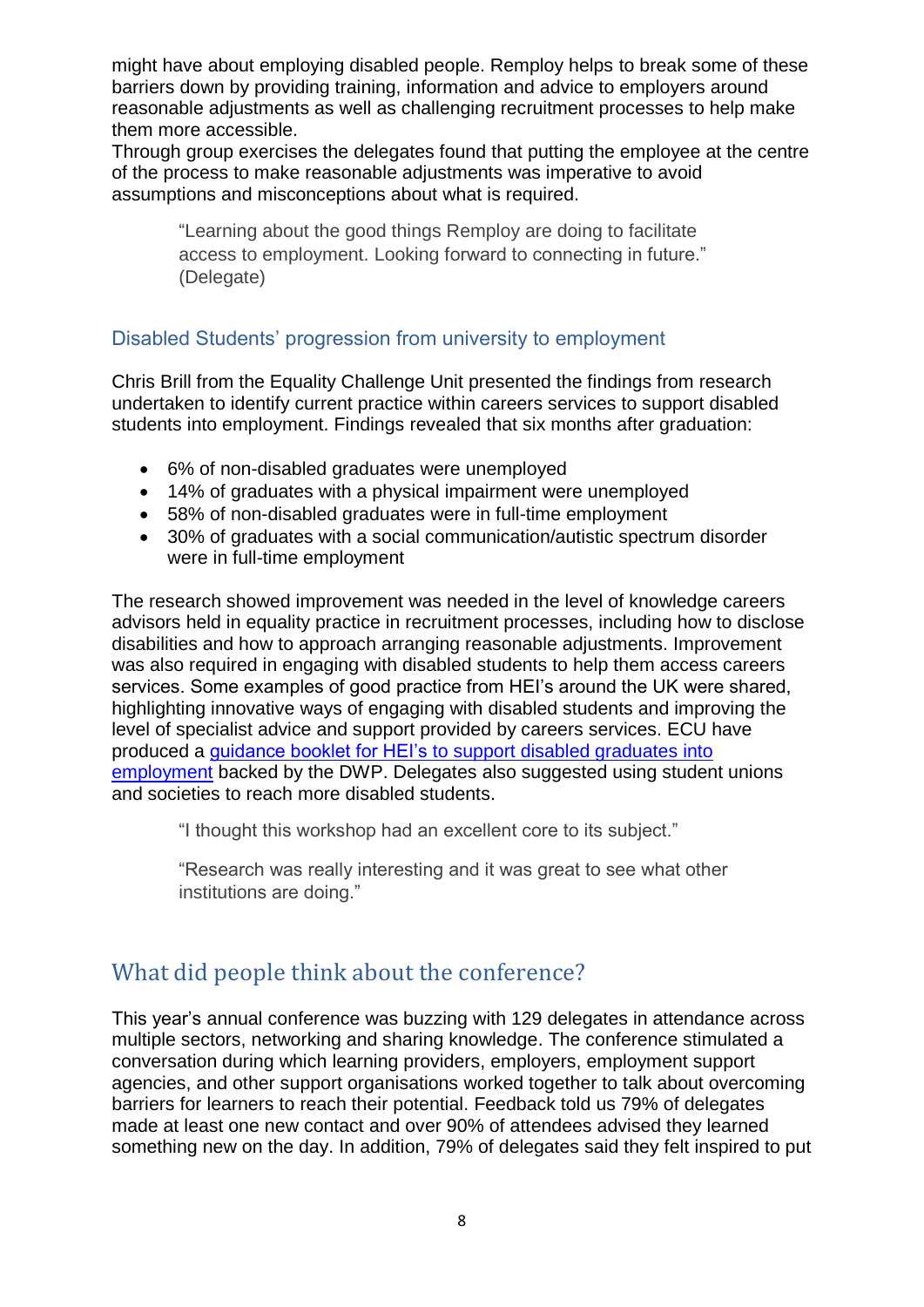something into action and 66% commented that they had a chance to share issues which were important to their own organisation.

"I have lots of information to disperse to partner organisations."

"Great conference, well organised and useful and interesting topics."

"I really enjoyed the conference; current topics were addressed and involved good discussions from different colleges and universities, also a very good networking opportunity. Thank you."

"The conference was well organised, with good workshop topics and excellent speakers. Everyone seemed to enjoy the experience."



Storify captures a flavour of the [#leadconference tweets](https://storify.com/ewhitelock/lead-scotland-conference-2015?awesm=sfy.co_q0YXB&utm_medium=sfy.co-twitter&utm_campaign&utm_content=storify-pingback&utm_source=t.co) from the day.

# Since the last conference

We have been busy bringing partners together to create actions for more effective transitions into and from learning. Six focus groups in Edinburgh, Glasgow, Aberdeen and Inverness, involved 71 staff in schools, colleges, universities, local authorities, and other support organisations (in 2013/14 we had also worked with Contact a Family to listen to the voices of over 60 parents and practitioners across Scotland). The responses were analysed by a steering group of key agencies leading to recommendations shared with the Cabinet Secretary for Education and Lifelong Learning:

- There should be a statutory requirement to set up a Transitions Forum in each local authority region (this is being trialled in 3 local authority areas around the 7 ['principles of good transition'\)](http://scottishtransitions.org.uk/principles-of-good-transitions-2-2014/);
- There should be a national 'Transitions Coordinator' to coordinate developments in this area, and ensure that national policy and guidance relating to transitions is joined-up across all relevant policy areas;